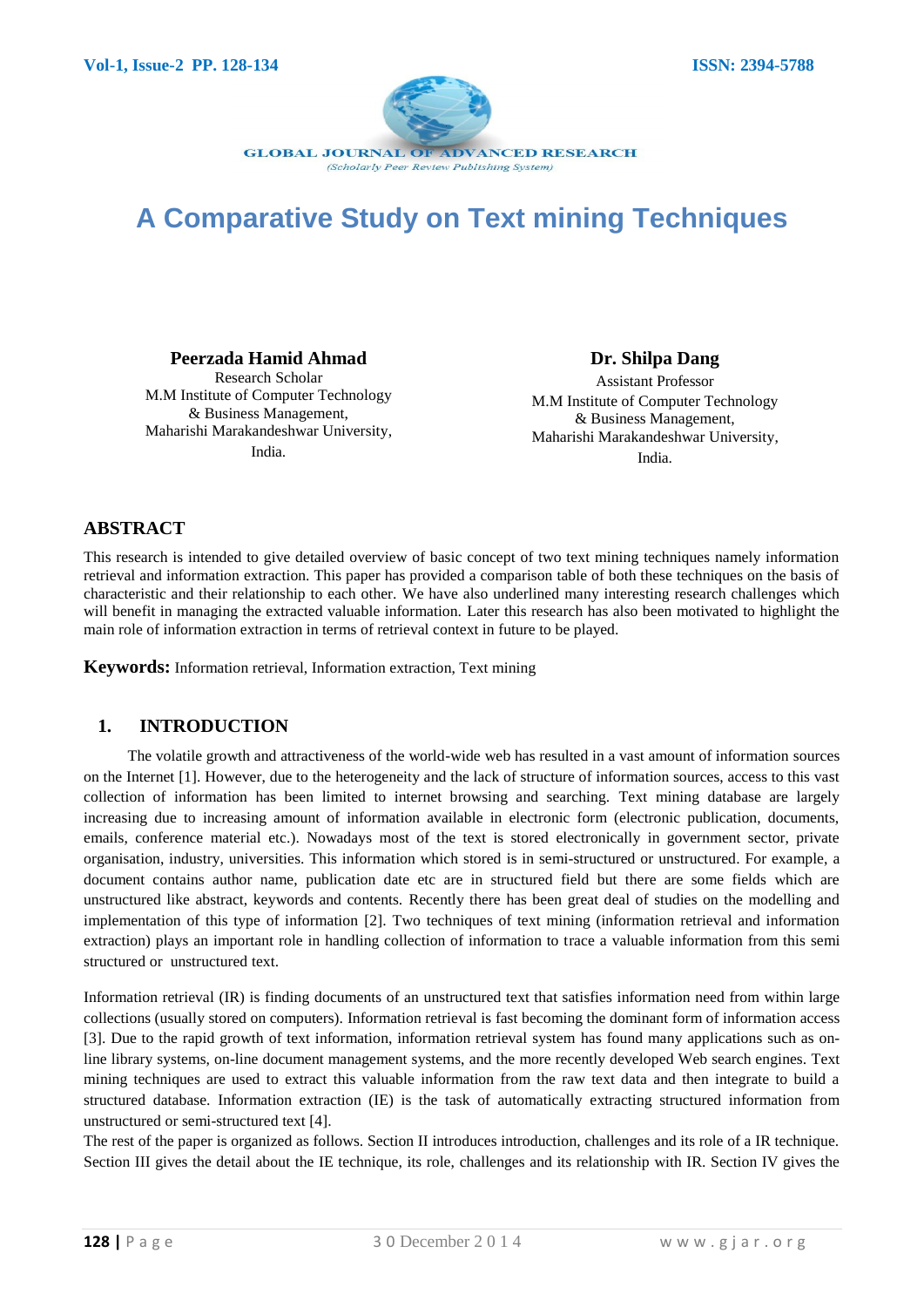

comparison between IR and IE. Section V gives us future of IE in context to IR. Finally, the conclusions are made in Section 6.

### **2. INFORMATION RETRIEVAL**

IR is the relatively old research area and gained increase attention with the growth of WWW. So there is a need for classy search engine. Information retrieval is the task of obtaining relevant information from a collection of resources [6]. It is used to focus on the textual information which includes text as well as document retrieval (web pages, pdf's, pp slides, paragraph's etc.). Document retrieval is measured as an extension of the information retrieval where the documents that are returned are processed to condense or extract the particular information sought by the user. Each user tries to locate documents that can capitulate information that he or she requires i.e. each user tries to satisfy his or her information needs. The process of acquiring, identifying and searching the possible documents that may meet these information needs is called retrieval process [7]. All of the retrieved documents intend to satisfy user information needs expressed in natural language text. To studies the retrieval of information from a collection of written text documents is called Information retrieval (IR). Therefore information retrieval (IR) can be defined as a set of methods and techniques for formulating information needs of the users in form of queries. The query is then used to select a relevant document from a larger collection database (web) [8]. It can reduce information overload by using automated information retrieval systems. The information retrieval mainly deals with the large range of information processing from information retrieval to knowledge retrieval. Google search engine is the most well known information retrieval system which recognizes those documents on the WWW that are associated to a set of a given word [9]. This system is used by many universities, public libraries and companies to provide access to books, journals and other documents.

The most visible important IR application is web search engine in world wide web which recognize those documents on the WWW that are important to a set of a given words. The process of finding valuable information according to the user's request is information retrieval. It deals with indexing and retrieving of documents and also with crawling. Information retrieval system is used in online digital library, online service and online document system and web search engines. There are other powerful techniques in text mining like classification, categorization and summarization, clustering to handle large amount of text data [10].

#### **Role of an IR system**

- $\triangleright$  Exploring a problem domain, understanding its terminology, concepts and structure.
- $\triangleright$  Classifying, refining and formulating an information need
- $\triangleright$  Finding documents that match the information need description

#### **Challenges for IR**

There are a number of challenges associated with information retrieval system which can be solved by using existing search engines like Google [7].

Efficient way of

- $\checkmark$  Describing content method of documents
- $\checkmark$  Keyword matching from user in order to maximize the number of retrieved relevant documents.
- $\checkmark$  Storing information in a database.
- $\checkmark$  Eliminating the number of retrieved documents that are irrelevant and wrongly retrieved.
- $\checkmark$  Updating the information retrieval database with newly published web content.
- $\checkmark$  Designing and building large-scale retrieval systems is a challenging
- $\checkmark$  New retrieval techniques often require new systems

# **3. INFORMATION EXTRACTION**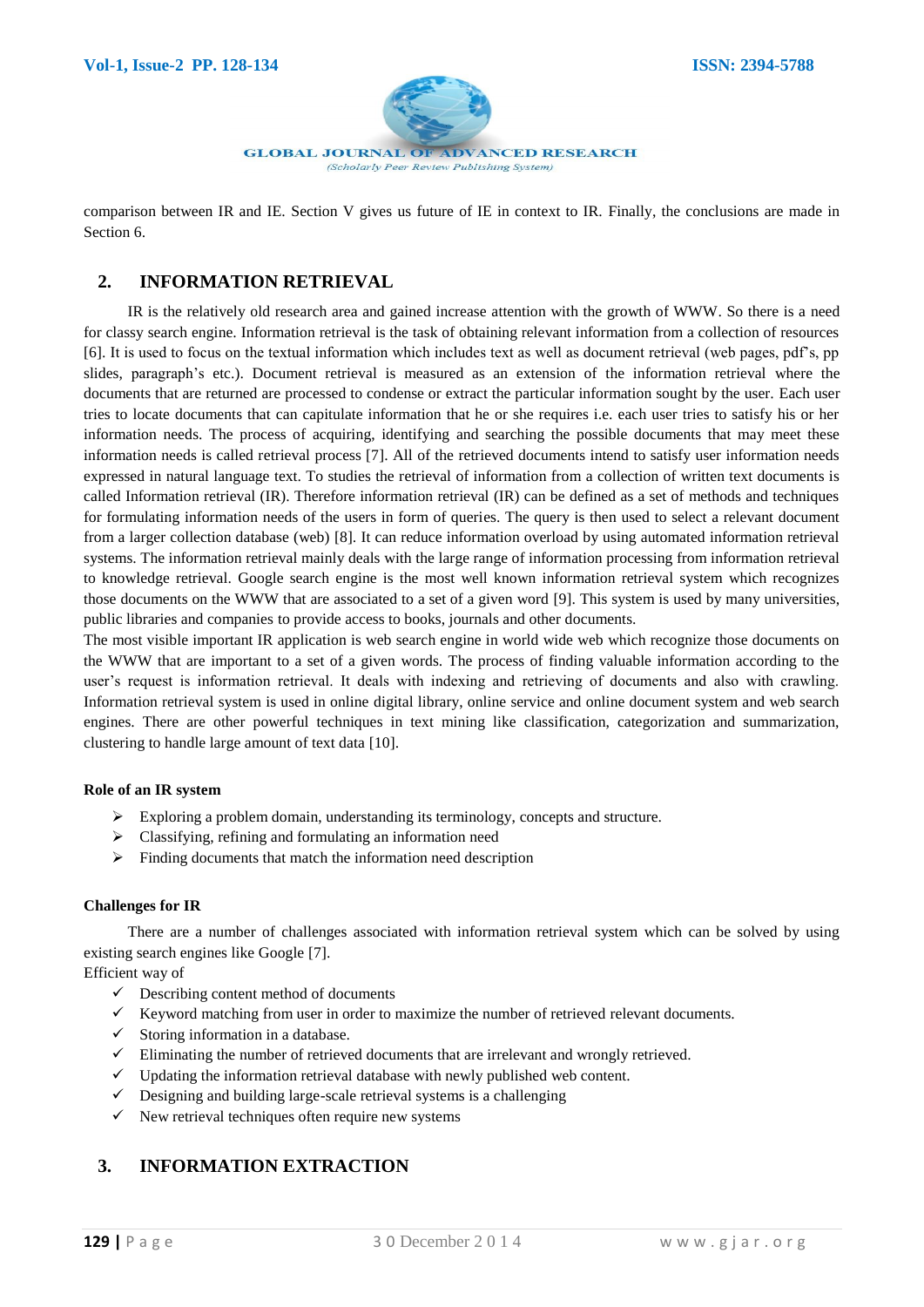

**GLOBAL JOURNAL OF ADVANCED RESEARCH** 

(Scholarly Peer Review Publishing System)

Information extraction (IE) is the task of automatically extracting structured specific information from unstructured or semi-structured natural language text. It identifies the extraction of entities such as names of persons, organisation, location and relationship between entities attributes events and relationships from text [11]. The valuable information extracted is without proper understanding of text such as name of a person, location and organisation [12]. These are stored in database like patterns and are then available for further use. In most of the cases this activity concerns processing human language texts by means of natural language processing. The information extraction process is accurate and robust access to particular information needs to be established. The information gathered is well-organized and stored automatically in a database. Its complexity of in use methods depends on the characteristics of source texts. The method can be rather easy and clear-cut if the source is well structured. If the source of information is less ordered or even plain natural language, the complexity of the extraction method becomes high as it includes natural language recognition and similar processes. The major advantage of information extraction systems is the precision of the queries and the clarity of the output, which can be efficiently reviewed, entered into a database or displayed visually. Main difference between IR and IE approaches is that in information extraction relevant facts of interest are specified in advance, while information retrieval tries to discover documents that may have facts of interest for the user that the user is not aware of. Information extraction is primarily based on pattern matching algorithms, so they rely on the structure of the information source [13].

Recent activities in multimedia document processing like automatic annotation and content extraction out of images/audio/video could be seen as information extraction [14]. The main goal of information extraction is making information more accessible to the people and more machine-process able. From practical point of view, its main goal is to build large knowledge bases. There are three main problems associates with IE, namely paraphrase, ambiguity and data integration.

- $\triangleright$  Paraphrase- many ways to say the same thing.
- $\triangleright$  Ambiguity- the same word/ phase/ sentence may mean different things in different contents.
- $\triangleright$  Data integration which include the representation of an entity their relationship and large scale entity and relation resolution.

To automate the translation of text into structured data, a lot of efforts have been dedicated in the area of information extraction (IE). IE produces structured information ready for post-processing, which is vital to many applications of web mining and searching tools [15]. IE has useful variety of applications in different areas mainly given the recent explosion of internet and web documents [4]. It also includes application like medical patients records, whether forecasting report, conference announcements, advertising and announcement of jobs etc.

#### **Main Functions performed by IE systems**

- $\checkmark$  Expression analysis- Determines the expressions appearing in a document. This is especially useful for documents that contain many complex multi-word expressions, such as scientific research papers.
- $\checkmark$  Information extraction- Identifies and extracts complex information from documents which may be relationships between entities or events.
- $\checkmark$  Named-entity identification- Mainly specifies the names (people or organisation) appearing in a document. Some systems are also able to identify dates and expressions of time, quantities and associated units, percentages, and so on.
- $\checkmark$  IE transforms a amount of documents (textual) into a more structured folder, the folder assembled by an IE module then can be provided to the KDD module for promote mining of knowledge.

#### **Challenges for IE**

The main challenges for IE is given below

- $\checkmark$  Very large number of language (Natural) processing tools not available for all languages
- $\checkmark$  Much work on extracting more complex concepts like events, opinions, sentiments, entities, relationships.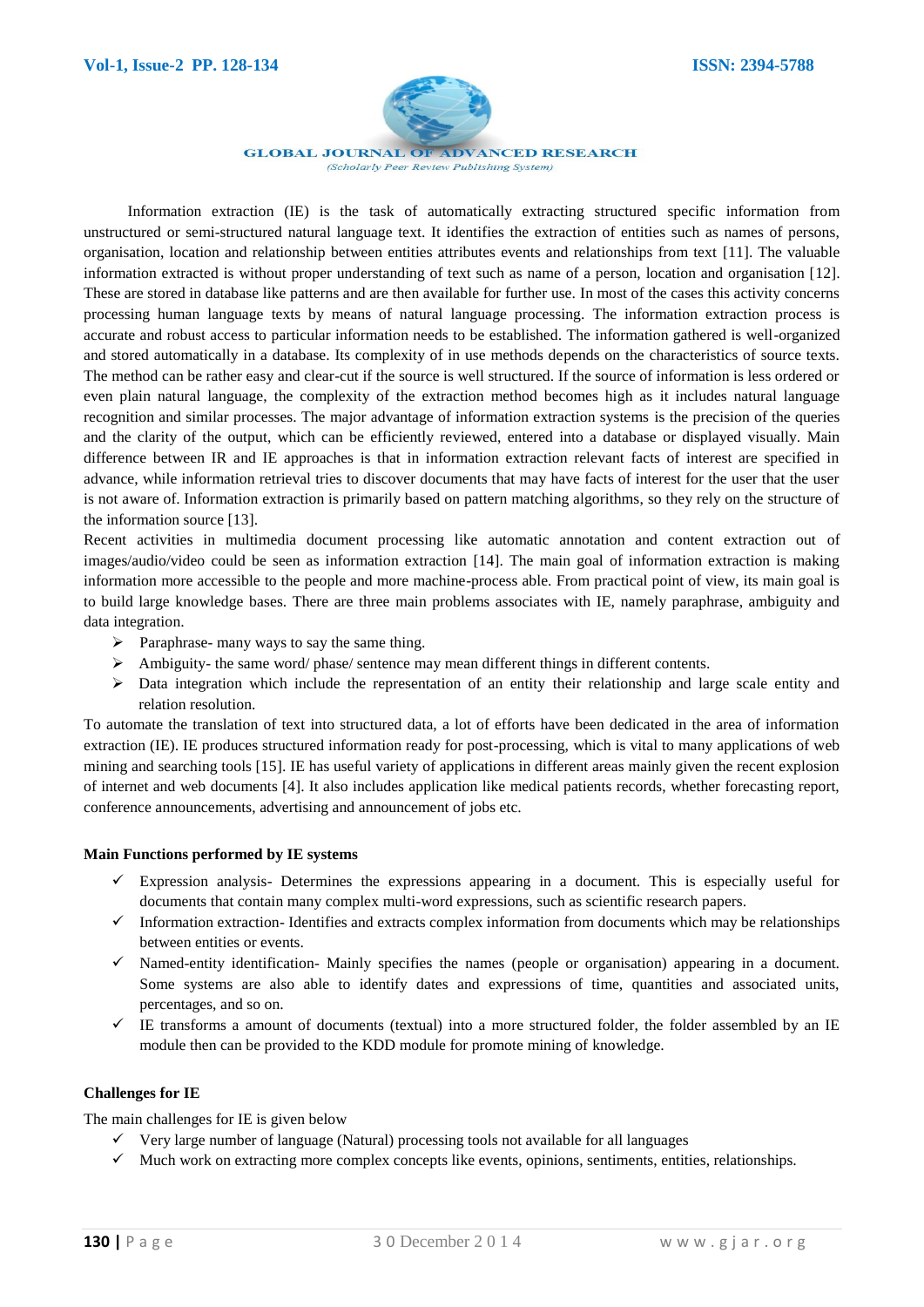

- $\checkmark$  Disambiguating extracted mentions (Tracking mentions and entities over time) is common because text is inherently ambiguous; must disambiguate and merge extracted data
- $\checkmark$  Understanding, correcting, and maintaining extracted information like provenance and explanations, incorporating user feedback)
- $\checkmark$  Very difficult to build and maintain, very hard to port solutions across domains

#### **IE is not IR**

IE is not IR because of following two reasons:

- $\triangleright$  IE pulls facts and structured information from the content of large text collection (usually Corpora) while as IR pulls documents from large text collections (usually the Web) in response to specific keywords or queries.
- $\triangleright$  In IE, you analyze the facts while in IR you analyse the documents.

#### **IE alternative to IR**

IE as an alternative to IR because of following reasons given below:

- $\triangleright$  IE returns information at a much more deeper level than IR
- $\triangleright$  Database constructed through IE and connecting it back to the documents can provide a valuable alternative search tool.
- $\triangleright$  Even if outputs are not always perfect, they can be important if linked to the original text.

#### **Relationship between IR and IE**

IR and IE can be viewed as two different types of textual information access. It needs to understand documents in some manner, however the degree of understanding needed to accomplish each task is quite different. Based on differences (shown below in the table) these two tasks can be separated into two distinct categories. IR is the first category and IE is in the second category. The difficulty of textual information access increases from left to right as shown in the figure below.



# **4. COMPARISON OF IR AND IE**

Information Retrieval (IR) is as the task of finding text documents, which are related to a user's information need. The Google information is the best IR system for the web where the result of an IR system is a subset of document that is related to a user's query. However, the goal of IE systems is to extract pre-specified features from documents rather than the documents themselves. The extracted features are usually entered into a database automatically. In short, IR is document retrieval while IE is feature retrieval. Figures 1 and 2 depict the difference between IE and IR.

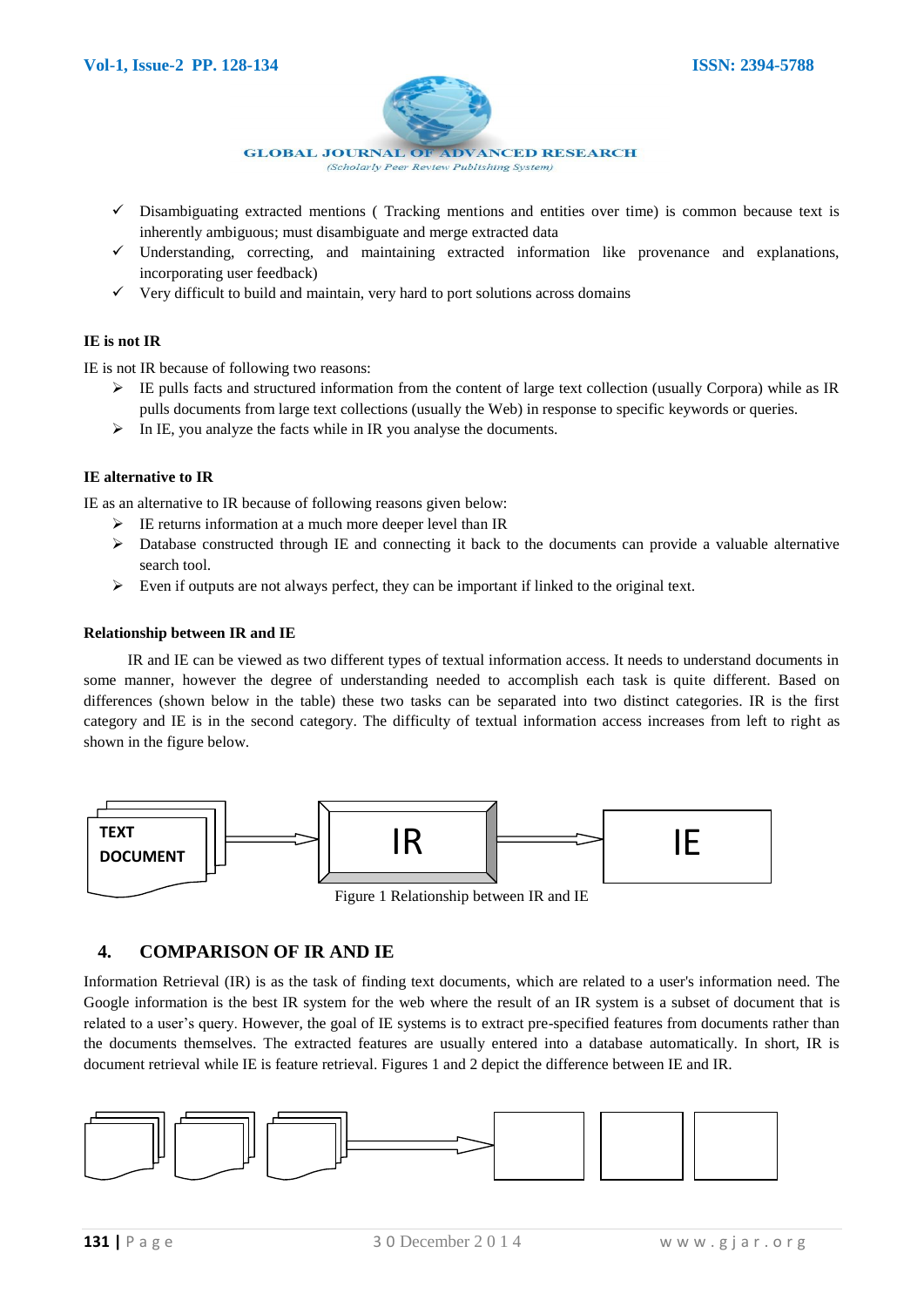

DOCUMENTS SUBSET OF DOCUMENTS

Figure 2 Information Retrieval



#### DOCUMENTS FEATURES FROM THE DOCUMENT

#### Figure 3 Information Extraction

Both IR and IE are difficult because they must overcome the ambiguities inherent in language. However, Information Extraction is often more difficult than Information Retrieval because IE requires more detailed knowledge about a document such as its organization, person, location, time, etc. Furthermore, IE systems are often required to establish relationships between features. IE is still very useful for applications in which users are only interested in specific features in a text rather than the whole text. For example, if a user only wants to know names in newspapers, it is not necessary for a computer to understand entire newspapers. An IE system for name identification can work very well for this particular application. In general, Information Extraction is an easier problem than full natural language understanding since IE systems can ignore much of the information in text. The comparison [16] of two text mining techniques on the basis of characteristic is shown table 1.

#### **Table 1 Difference between IR and IE on the basis of Characteristic**

| S. No        | IR                                                                                    | IE                                                                                                                                                                                                           |
|--------------|---------------------------------------------------------------------------------------|--------------------------------------------------------------------------------------------------------------------------------------------------------------------------------------------------------------|
| 1.           | Task of finding text documents which are relevant<br>to a user's information need     | Goal is to extract pre-specified features from<br>documents or display information.                                                                                                                          |
| $\mathbf{2}$ | Document retrieval                                                                    | Feature retrieval                                                                                                                                                                                            |
| 3            | Actual information buried inside document                                             | Extract information from within the document.                                                                                                                                                                |
| 4            | Long listing of documents.                                                            | Aggregate over entire collection.                                                                                                                                                                            |
| 5            | Describes details of Google which is best IR<br>system for the web                    | Extracted features are usually entered into a<br>database automatically.                                                                                                                                     |
| 6            | Output of an IR system is a subset of documents<br>that are relevant to user's query. | More difficult because it requires more detailed<br>knowledge about a document such as its<br>organisation, person, location, time etc. It often<br>requires establishing relationships between<br>features. |

# **5. FUTURE OF INFORMATION EXTRACTION IN TERMS OF RETRIEVAL CONTEXT**

From the above discussion whether it is relation or comparison we have seen that in future the IE and IR play an important role. Its main future role is given below:

- $\checkmark$  Multimedia Content Recognition-Videos, images, music etc.
- $\checkmark$  Cascaded Model-Output of one type of extraction forms the features of a more complex task of extraction.
- $\checkmark$  Queries related information recorded in a spoken format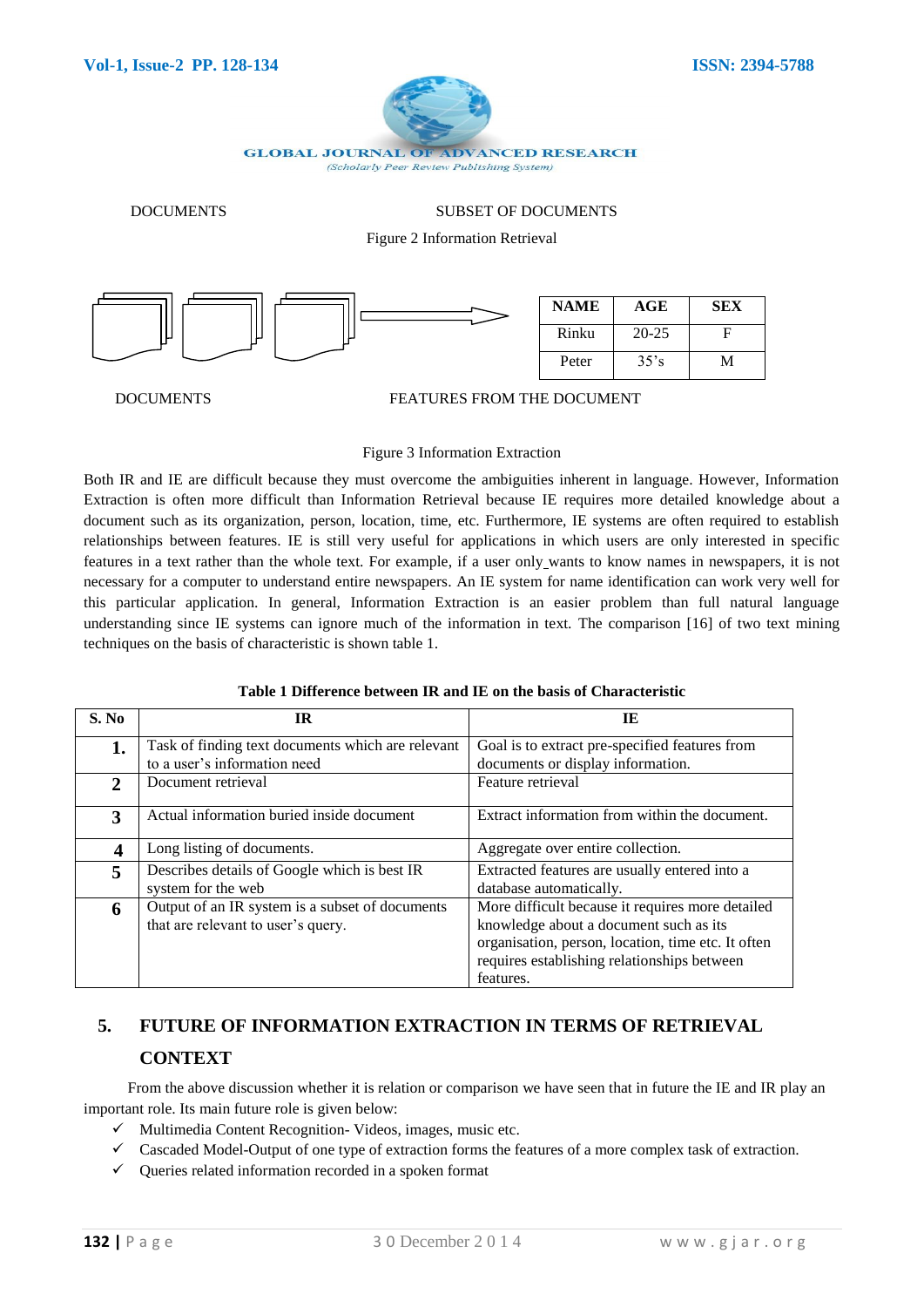

- $\checkmark$  Information synthesis- satisfying or suppressing from valuable information
- $\checkmark$  Information integration
	- Additive or Sub additive accumulation- sum of information equal or smaller
	- Cooperative integration-sum of information larger (new information not explicitly present in the sources)
	- $\triangleright$  Disambiguation of one source of information with the other information

Today's world has become massively multimedia addiction. In addition to rapidly growing personal and industrial collections of music, photography and videos, media sharing sites have exploded in recent years. The growth of social media sites for not only social networking but for information sharing has further fuelled the broad and deep availability of media sources. Even special industrial collections are limited to proprietary access or precious books or esoteric scientific materials once restricted to special collection access, massive scientific collections or sensors once accessible only to few privileged users are increasingly becomes widely accessible.

An information synthesis is valuable information that is drawn from various resources. It depends on the ability to infer relationships among sources like essays, articles, fiction, and also non-written sources, such as lectures, interviews, observations. To draw relationships between two or more sources, you must understand the sources of information. It will frequently be helpful for the user. It also determines the relationship between the sources and which part should be used. It is the combination of useful information traced from various resources. Some relationships among sources must make them worth synthesizing. It follows that the better able you are to discover such relationships; the better able you will be to use your sources in writing syntheses and need to be more focused.

Information integration is the information which is provided to the user without giving background detailed instructions like how or from where to obtain the information. In the database, information from heterogeneous distributed information sources is gathered, mapped to a common structure and stored in a central location. In order to ensure that the information in the database reflects the current contents of the individual sources, it is necessary to periodically update the database. In the case of large information repositories, this is not feasible unless the individual information sources support mechanisms for detecting and retrieving changes in their contents. This is often an unreasonable expectation in the case of autonomous information sources. It has a drawback in the case of applications such as scientific discovery in which users often need to analyze the same data from multiple points of view: The database relies on a single common ontology for all users of the system. This ontology is typically specified as part of the database design. Each user queries the database using a common vocabulary and a common query interface which need to be focused.

# **6. CONCLUSION**

In this paper we have described the two basic text mining techniques namely information retrieval and information extraction. During this study, the concept of both these techniques has been introduced and presented on the basis of characteristic. We have also highlighted some application and challenges but need to be more detailed focused on different areas in future use. There are many prospective research area in this filed to give better performance and accuracy in retrieving or extracting the valuable information from various resources. Combing a domain knowledge base with text mining engine would improve its efficiency, especially in the information retrieval and information extraction.

# **7. REFERENCES**

1) Chia-Hui Chang, Mohammed Kayed, Moheb Ramzy Girgis, Khaled Shaalan, "A Survey of Web Information Extraction Systems", IEEE TRANSACTIONS ON KNOWLEDGE AND DATA ENGINEERING, TKDE-0475-1104, 2000.